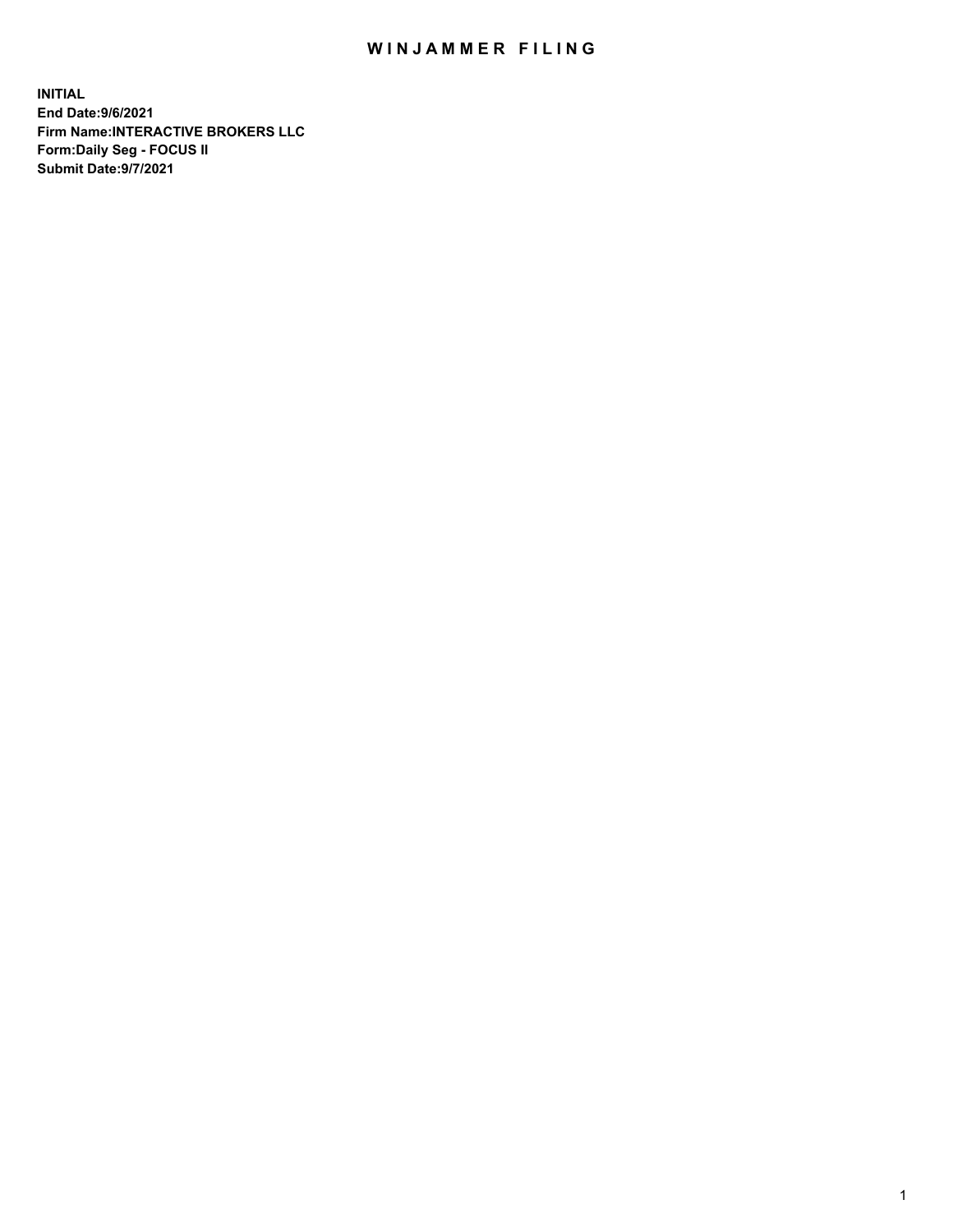**INITIAL End Date:9/6/2021 Firm Name:INTERACTIVE BROKERS LLC Form:Daily Seg - FOCUS II Submit Date:9/7/2021 Daily Segregation - Cover Page**

| Name of Company                                                                                                                                                                                                                                                                                                                | <b>INTERACTIVE BROKERS LLC</b>                                                                  |
|--------------------------------------------------------------------------------------------------------------------------------------------------------------------------------------------------------------------------------------------------------------------------------------------------------------------------------|-------------------------------------------------------------------------------------------------|
| <b>Contact Name</b>                                                                                                                                                                                                                                                                                                            | <b>James Menicucci</b>                                                                          |
| <b>Contact Phone Number</b>                                                                                                                                                                                                                                                                                                    | 203-618-8085                                                                                    |
| <b>Contact Email Address</b>                                                                                                                                                                                                                                                                                                   | jmenicucci@interactivebrokers.c<br>om                                                           |
| FCM's Customer Segregated Funds Residual Interest Target (choose one):<br>a. Minimum dollar amount: ; or<br>b. Minimum percentage of customer segregated funds required:% ; or<br>c. Dollar amount range between: and; or<br>d. Percentage range of customer segregated funds required between:% and%.                         | $\overline{\mathbf{0}}$<br>$\overline{\mathbf{0}}$<br>155,000,000 245,000,000<br>0 <sub>0</sub> |
| FCM's Customer Secured Amount Funds Residual Interest Target (choose one):<br>a. Minimum dollar amount: ; or<br>b. Minimum percentage of customer secured funds required:%; or<br>c. Dollar amount range between: and; or<br>d. Percentage range of customer secured funds required between:% and%.                            | $\overline{\mathbf{0}}$<br>$\mathbf 0$<br>80,000,000 120,000,000<br>0 <sub>0</sub>              |
| FCM's Cleared Swaps Customer Collateral Residual Interest Target (choose one):<br>a. Minimum dollar amount: ; or<br>b. Minimum percentage of cleared swaps customer collateral required:% ; or<br>c. Dollar amount range between: and; or<br>d. Percentage range of cleared swaps customer collateral required between:% and%. | $\overline{\mathbf{0}}$<br>$\underline{\mathbf{0}}$<br>0 <sub>0</sub><br>0 <sub>0</sub>         |

Attach supporting documents CH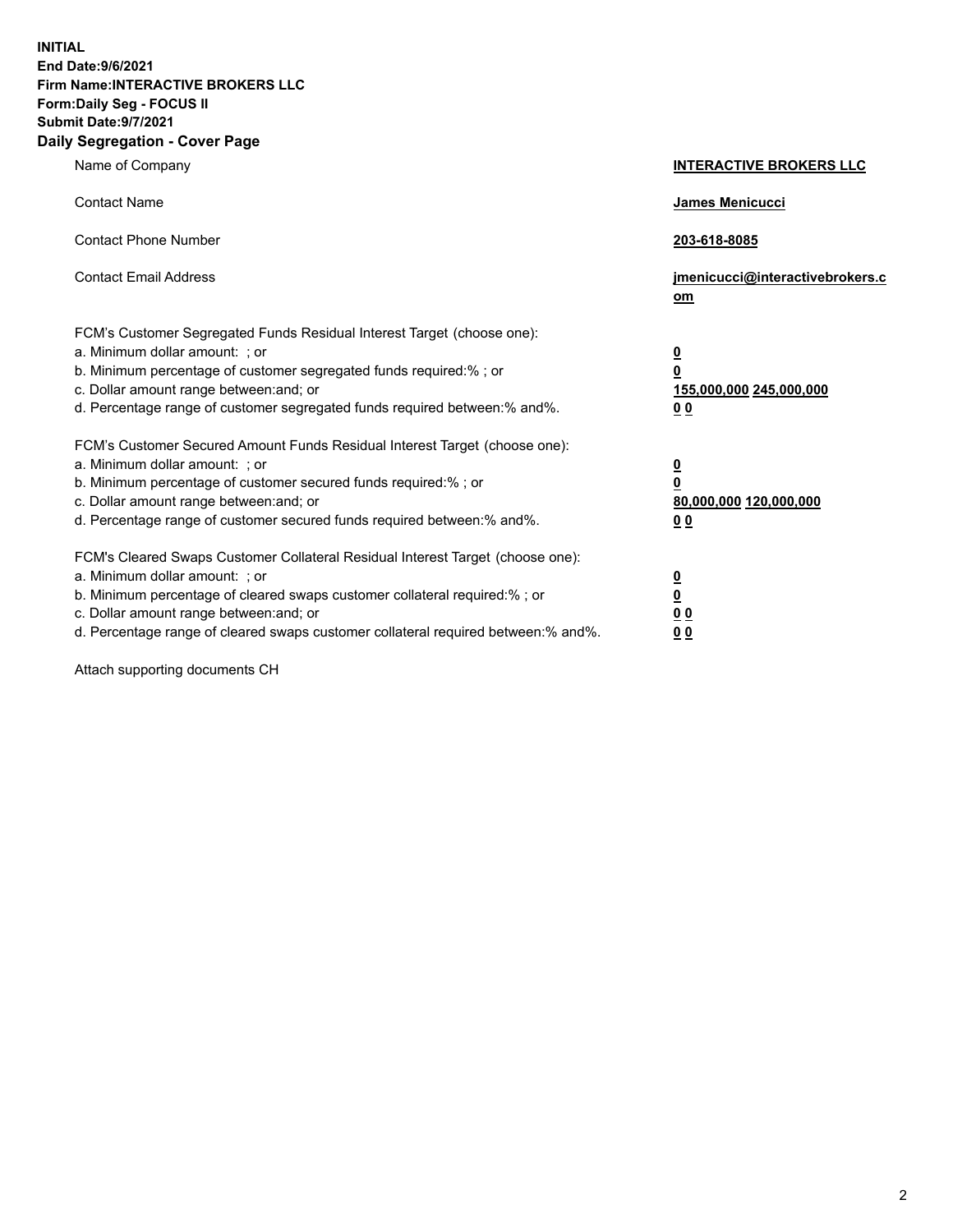## **INITIAL End Date:9/6/2021 Firm Name:INTERACTIVE BROKERS LLC Form:Daily Seg - FOCUS II Submit Date:9/7/2021 Daily Segregation - Secured Amounts**

|     | Dany Ocgregation - Oceanea Anioante                                                         |                                    |
|-----|---------------------------------------------------------------------------------------------|------------------------------------|
|     | Foreign Futures and Foreign Options Secured Amounts                                         |                                    |
|     | Amount required to be set aside pursuant to law, rule or regulation of a foreign            | $0$ [7305]                         |
|     | government or a rule of a self-regulatory organization authorized thereunder                |                                    |
| 1.  | Net ledger balance - Foreign Futures and Foreign Option Trading - All Customers             |                                    |
|     | A. Cash                                                                                     | 499,876,475 [7315]                 |
|     | B. Securities (at market)                                                                   | $0$ [7317]                         |
| 2.  | Net unrealized profit (loss) in open futures contracts traded on a foreign board of trade   | 16,625,707 [7325]                  |
| 3.  | Exchange traded options                                                                     |                                    |
|     | a. Market value of open option contracts purchased on a foreign board of trade              | 187,392 [7335]                     |
|     | b. Market value of open contracts granted (sold) on a foreign board of trade                | -103,436 [7337]                    |
| 4.  | Net equity (deficit) (add lines 1. 2. and 3.)                                               | 516,586,138 [7345]                 |
| 5.  | Account liquidating to a deficit and account with a debit balances - gross amount           | 48,159 [7351]                      |
|     | Less: amount offset by customer owned securities                                            | 0 [7352] 48,159 [7354]             |
| 6.  | Amount required to be set aside as the secured amount - Net Liquidating Equity              | 516,634,297 [7355]                 |
|     | Method (add lines 4 and 5)                                                                  |                                    |
| 7.  | Greater of amount required to be set aside pursuant to foreign jurisdiction (above) or line | 516,634,297 [7360]                 |
|     | 6.                                                                                          |                                    |
|     | FUNDS DEPOSITED IN SEPARATE REGULATION 30.7 ACCOUNTS                                        |                                    |
| 1.  | Cash in banks                                                                               |                                    |
|     | A. Banks located in the United States                                                       | 51,361,093 [7500]                  |
|     | B. Other banks qualified under Regulation 30.7                                              | 0 [7520] 51,361,093 [7530]         |
| 2.  | Securities                                                                                  |                                    |
|     | A. In safekeeping with banks located in the United States                                   | 349,980,000 [7540]                 |
|     | B. In safekeeping with other banks qualified under Regulation 30.7                          | 0 [7560] 349,980,000 [7570]        |
| 3.  | Equities with registered futures commission merchants                                       |                                    |
|     | A. Cash                                                                                     | $0$ [7580]                         |
|     | <b>B.</b> Securities                                                                        | $0$ [7590]                         |
|     | C. Unrealized gain (loss) on open futures contracts                                         | $0$ [7600]                         |
|     | D. Value of long option contracts                                                           | $0$ [7610]                         |
|     | E. Value of short option contracts                                                          | 0 [7615] 0 [7620]                  |
| 4.  | Amounts held by clearing organizations of foreign boards of trade                           |                                    |
|     | A. Cash                                                                                     | $0$ [7640]                         |
|     | <b>B.</b> Securities                                                                        | $0$ [7650]                         |
|     | C. Amount due to (from) clearing organization - daily variation                             | $0$ [7660]                         |
|     | D. Value of long option contracts                                                           | $0$ [7670]                         |
|     | E. Value of short option contracts                                                          | 0 [7675] 0 [7680]                  |
| 5.  | Amounts held by members of foreign boards of trade                                          |                                    |
|     | A. Cash                                                                                     | 222,289,474 [7700]                 |
|     | <b>B.</b> Securities                                                                        | $0$ [7710]                         |
|     | C. Unrealized gain (loss) on open futures contracts                                         | 13,773,595 [7720]                  |
|     | D. Value of long option contracts                                                           | 187,392 [7730]                     |
|     | E. Value of short option contracts                                                          | -103,436 [7735] 236,147,025 [7740] |
| 6.  | Amounts with other depositories designated by a foreign board of trade                      | $0$ [7760]                         |
| 7.  | Segregated funds on hand                                                                    | $0$ [7765]                         |
| 8.  | Total funds in separate section 30.7 accounts                                               | 637,488,118 [7770]                 |
| 9.  | Excess (deficiency) Set Aside for Secured Amount (subtract line 7 Secured Statement         | 120,853,821 [7380]                 |
|     | Page 1 from Line 8)                                                                         |                                    |
| 10. | Management Target Amount for Excess funds in separate section 30.7 accounts                 | 80,000,000 [7780]                  |
| 11. | Excess (deficiency) funds in separate 30.7 accounts over (under) Management Target          | 40,853,821 [7785]                  |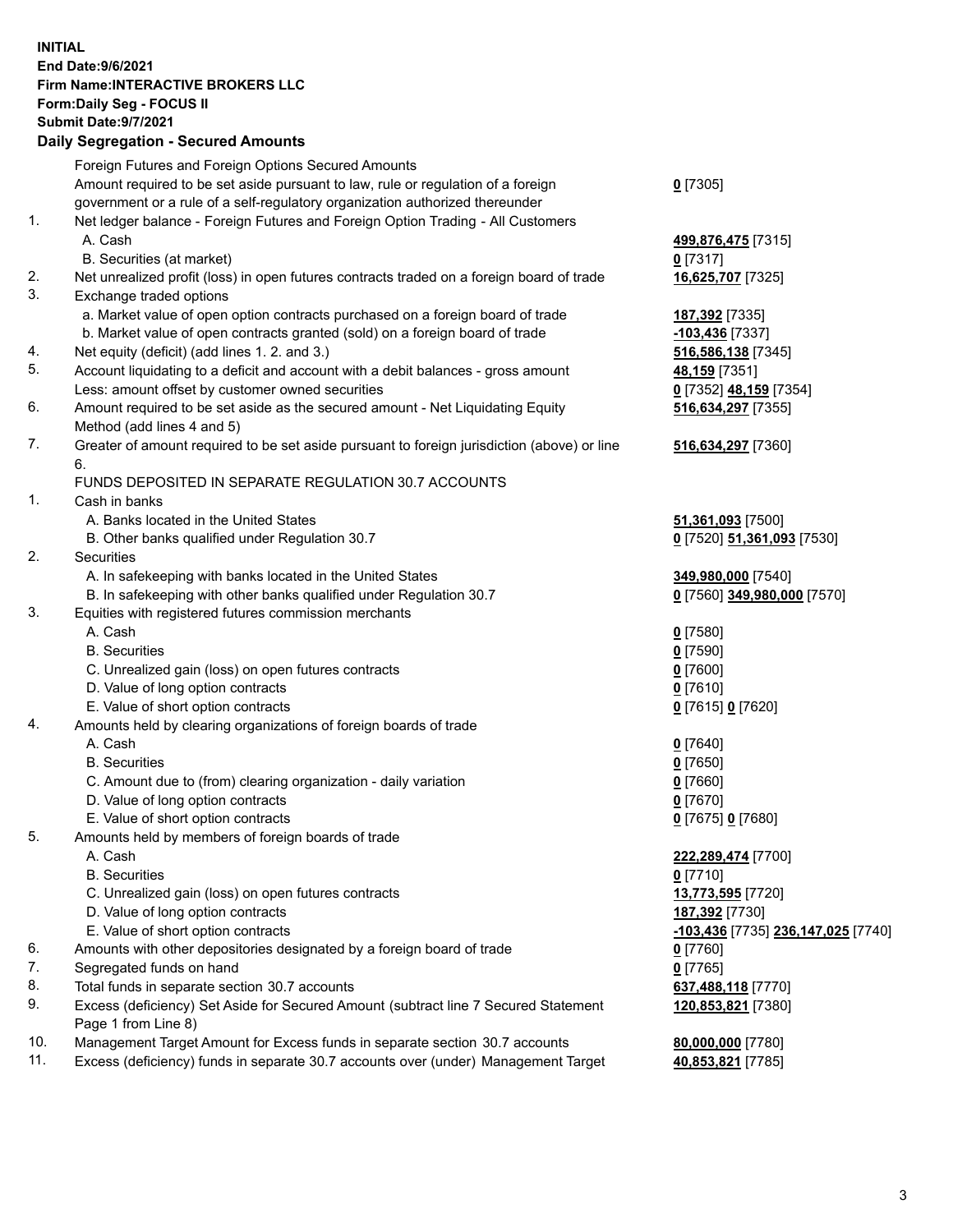**INITIAL End Date:9/6/2021 Firm Name:INTERACTIVE BROKERS LLC Form:Daily Seg - FOCUS II Submit Date:9/7/2021 Daily Segregation - Segregation Statement** SEGREGATION REQUIREMENTS(Section 4d(2) of the CEAct) 1. Net ledger balance A. Cash **6,861,005,887** [7010] B. Securities (at market) **0** [7020] 2. Net unrealized profit (loss) in open futures contracts traded on a contract market **188,045,036** [7030] 3. Exchange traded options A. Add market value of open option contracts purchased on a contract market **305,878,133** [7032] B. Deduct market value of open option contracts granted (sold) on a contract market **-248,279,876** [7033] 4. Net equity (deficit) (add lines 1, 2 and 3) **7,106,649,180** [7040] 5. Accounts liquidating to a deficit and accounts with debit balances - gross amount **1,223,599** [7045] Less: amount offset by customer securities **0** [7047] **1,223,599** [7050] 6. Amount required to be segregated (add lines 4 and 5) **7,107,872,779** [7060] FUNDS IN SEGREGATED ACCOUNTS 7. Deposited in segregated funds bank accounts A. Cash **1,735,138,132** [7070] B. Securities representing investments of customers' funds (at market) **3,186,258,395** [7080] C. Securities held for particular customers or option customers in lieu of cash (at market) **0** [7090] 8. Margins on deposit with derivatives clearing organizations of contract markets A. Cash **1,992,478,225** [7100] B. Securities representing investments of customers' funds (at market) **385,196,961** [7110] C. Securities held for particular customers or option customers in lieu of cash (at market) **0** [7120] 9. Net settlement from (to) derivatives clearing organizations of contract markets **11,681,612** [7130] 10. Exchange traded options A. Value of open long option contracts **305,832,102** [7132] B. Value of open short option contracts **-248,263,801** [7133] 11. Net equities with other FCMs A. Net liquidating equity **0** [7140] B. Securities representing investments of customers' funds (at market) **0** [7160] C. Securities held for particular customers or option customers in lieu of cash (at market) **0** [7170] 12. Segregated funds on hand **0** [7150] 13. Total amount in segregation (add lines 7 through 12) **7,368,321,626** [7180] 14. Excess (deficiency) funds in segregation (subtract line 6 from line 13) **260,448,847** [7190] 15. Management Target Amount for Excess funds in segregation **155,000,000** [7194] 16. Excess (deficiency) funds in segregation over (under) Management Target Amount Excess **105,448,847** [7198]